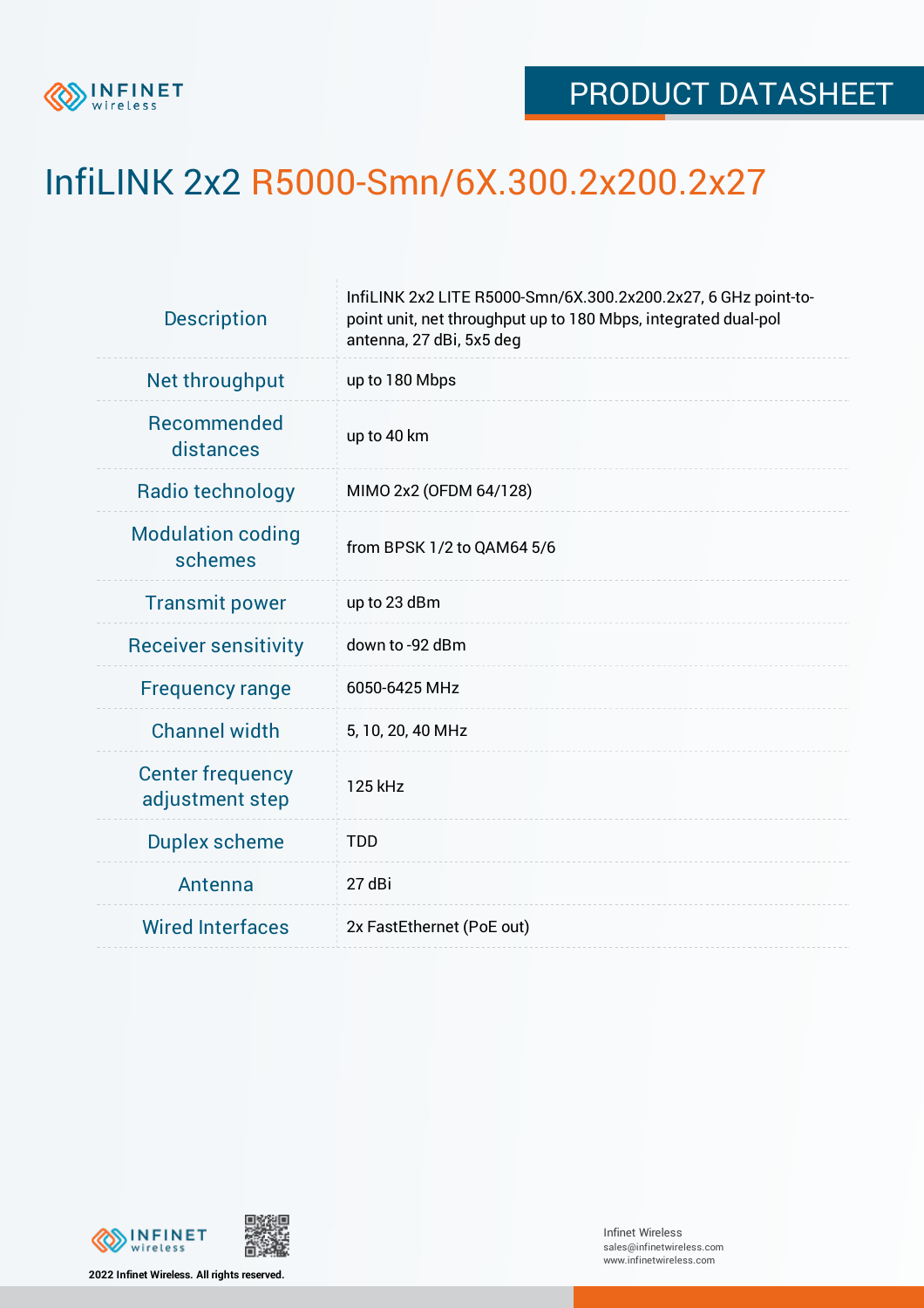

## PRODUCT DATASHEET

## InfiLINK 2x2 R5000-Smn/6X.300.2x200.2x27

| <b>Consumption</b>         | up to $15W$                                                                                                                                                                                                                                                                                                                       |                      |                |                 |      |          |  |  |
|----------------------------|-----------------------------------------------------------------------------------------------------------------------------------------------------------------------------------------------------------------------------------------------------------------------------------------------------------------------------------|----------------------|----------------|-----------------|------|----------|--|--|
| <b>Power options</b>       | 110-240 VAC @ 50/60 Hz, +956 VDC                                                                                                                                                                                                                                                                                                  |                      |                |                 |      |          |  |  |
| <b>Outdoor Unit (ODU)</b>  | 600 x 600 x 68 mm, 5.8 kg                                                                                                                                                                                                                                                                                                         |                      |                |                 |      |          |  |  |
|                            |                                                                                                                                                                                                                                                                                                                                   |                      |                |                 |      |          |  |  |
| <b>Part Number Options</b> | Prefix<br>R5000-                                                                                                                                                                                                                                                                                                                  | Freq.<br><b>Band</b> | <b>Bitrate</b> | Output<br>Power | Ant. | Capacity |  |  |
|                            | Smn                                                                                                                                                                                                                                                                                                                               | 6X                   | 300            | 2x200           | 2x27 | 300      |  |  |
| <b>Part Number Example</b> | R5000-Smn/6X.300.2x200.2x27                                                                                                                                                                                                                                                                                                       |                      |                |                 |      |          |  |  |
| <b>Packing List</b>        | - Outdoor unit R5000-Smn/6X.300.2x200.2x27 - 1 pcs.<br>- Power Supply IDU-CPE(48V) - 1 pcs.<br>- Power Cord - 1 pcs.<br>- Cable Gland - 2 pcs.<br>- Standard RJ-45 connector - 2 pcs.<br>- Shielded RJ-45 connector - 1 pcs.<br>- RJ-45 Plug Cap - 1 pcs.<br>- MONT-KIT-85S Mounting kit - 1 pcs.<br>- Quick Start Guide - 1 pcs. |                      |                |                 |      |          |  |  |



**2022 Infinet Wireless. All rights reserved.**

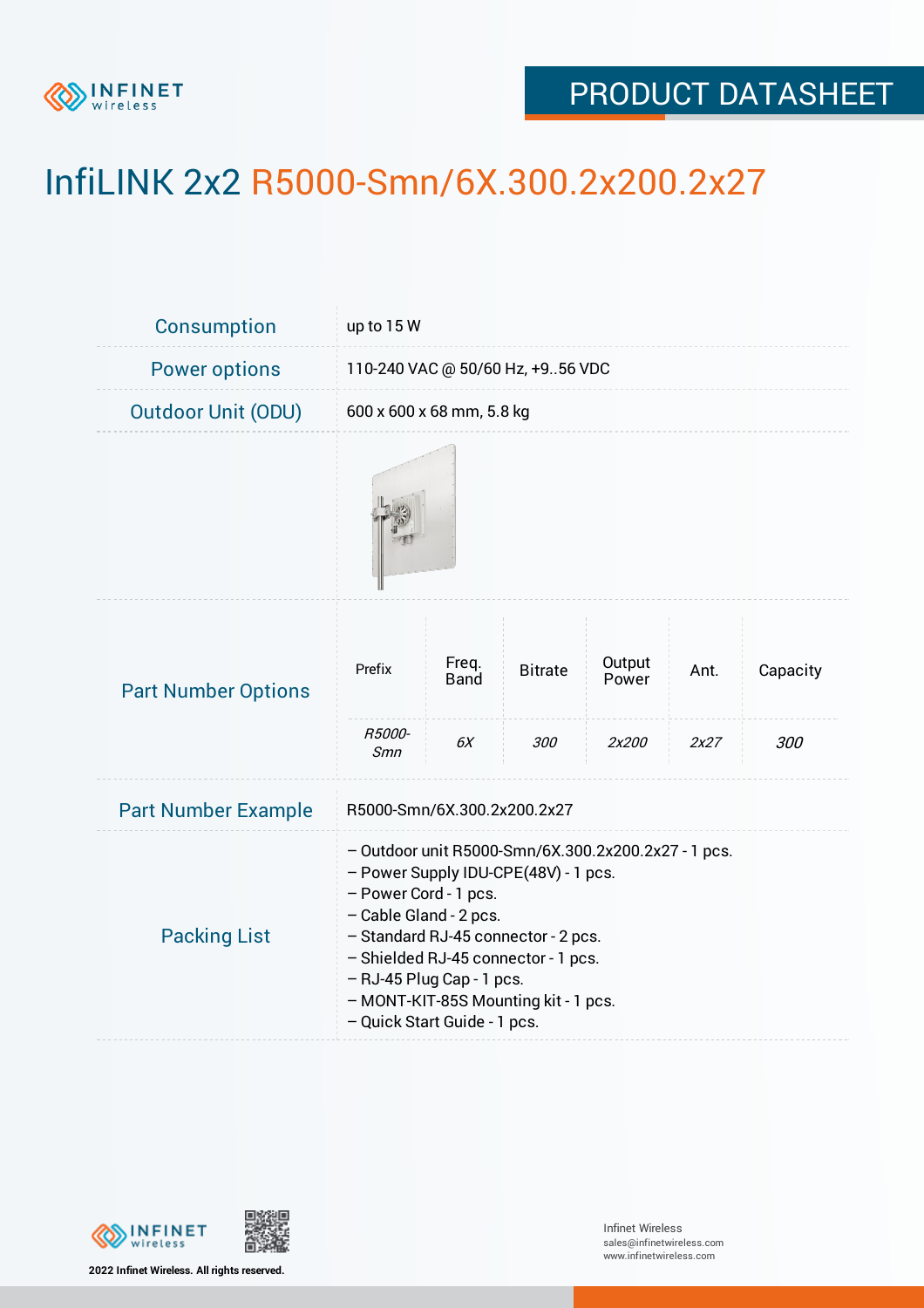

## PRODUCT DATASHEET

# InfiLINK 2x2 R5000-Smn/6X.300.2x200.2x27

### Features

#### **RADIO**

- **Voice/RTP Aware Superpacketing**
- **DFS**
- **Automatic Bitrate Control** Þ
- Þ **Automatic Transmit Power Control**
- ь **TDD synchronization using AUX-ODU-SYNC (excluding Smn/Lmn)**
- **Spectrum Analyzer mode** ۰
- **Channel testing tools** ١

#### **NETWORKING**

- **Ethernet-over-IP and IP-over-IP tunneling**
- Þ **ARP protocol support**
- ۱ **MAC/IP filtering**
- Þ **Full-fledged 2nd layer switch**
- Þ **RIPv2 / OSPFv2 /static routing**
- **L2/L3 Firewall** Þ
- **NAT (multipool, H.323-aware)** Þ
- Þ **DHCP client/server/relay**

#### **MANAGEMENT FEATURES**

- **Various Management Protocols: HTTP, HTTPS, Telnet, SSH, SNMP v1/2c/3 (MIB-II and proprietary MIBs)**
- **Graphical User Interface**
- **LED Indication: power status, wireless and wired link status, signal level**
- **Antenna alignment tool**
- ٠ **Automatic software update**
- **Online monitoring with proprietary EMS InfiMONITOR.**

#### **QUALITY-OF-SERVICE**

- **17 priority queues**
- **IEEE 802.1p support**
- **IP TOS / DiffServ support**
- ٠ **Full voice support**
- **Traffic limiting (absolute, relative, mixed)** ٠
- **Traffic redirection**